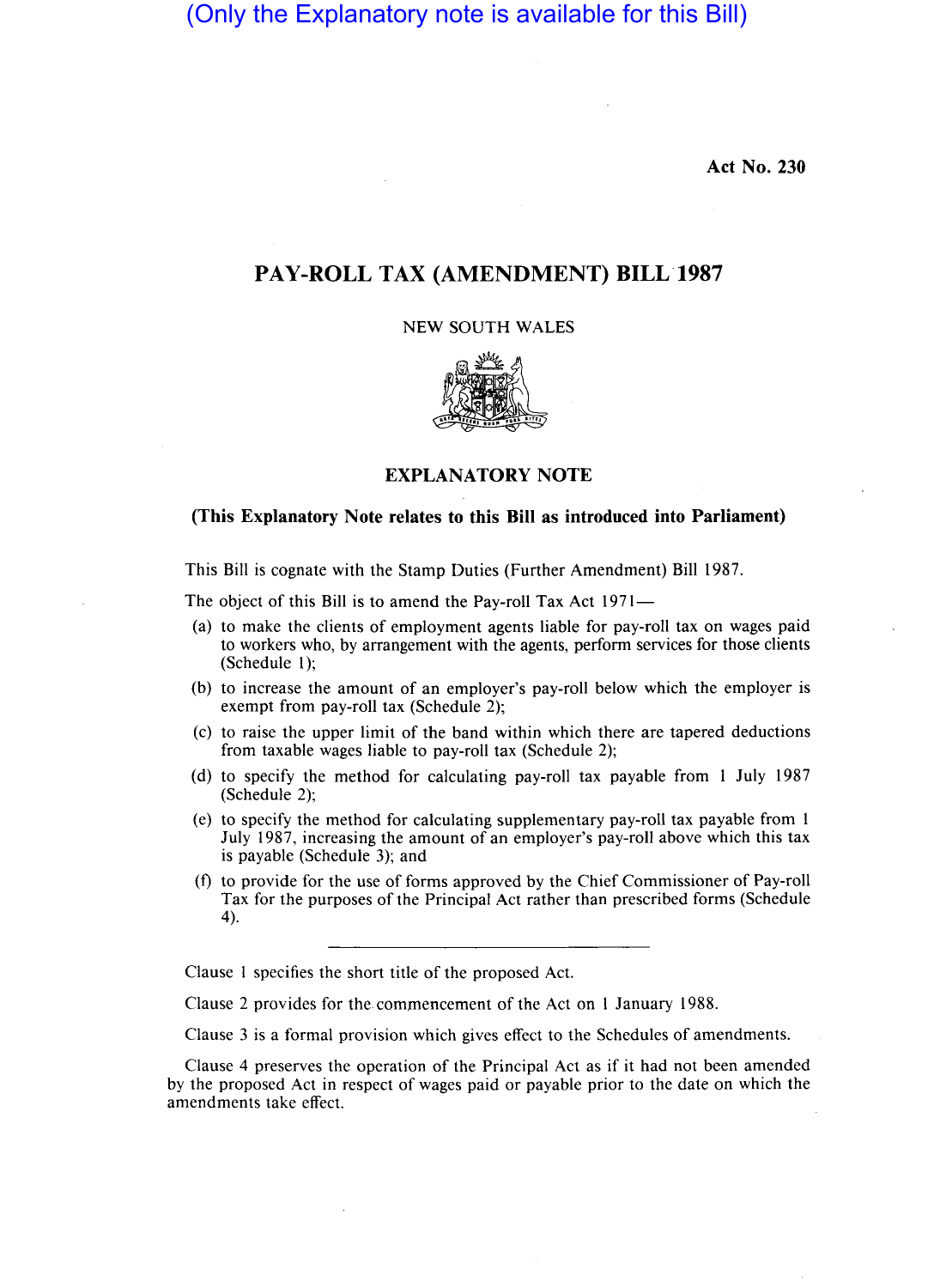#### SCHEDULE 1-AMENDMENTS RELATING TO EMPLOYMENT AGENTS

The amendments in this Schedule make the client of an employment agent liable for pay-roll tax on wages paid to a worker whose services are provided to the client under an arrangement between the client and the agent. At present the agent is deemed to be the worker's employer and is liable for the tax.

Schedule 1 (1) (a) amends the definition of "employer" in section 3 (1) to remove the reference to an employment agent.

Schedule 1 (1) (b) amends the definition of "wages" in section 3 (1) to exclude remuneration paid by an employment agent to a person in connection with the performance of services by a person for a client of the agent.

Schedule 1 (1) (c) omits section 3 (4) which presently defines an employment agent for the purposes of paragraph (f) of the definition of "wages".

Schedule 1 (2) amends section 3A to provide that a person who supplies services under a relevant contract (such as an employment agent) will not be deemed to be an employer for the purposes of the Principal Act. The term "relevant contract" (as defined in section 3A) will still apply to a contract under which an employment agent arranges for services to be provided to a client, but the client will be the employer for the purposes of the Principal Act.

### SCHEDULE 2-AMENDMENTS RELATING TO LIABILITY TO TAXATION, REGISTRATION AND RETURNS

The amendments in this Schedule relate principally to liability for pay-roll tax and the amount of pay-roll tax payable from 1 July 1987.

Schedule 2 (1) amends section 9 $B$  to provide—

- (a) that the maximum deduction from taxable wages paid or payable after December 1987 to which an employer (not being a member of a group for the purposes of the Principal Act's grouping provisions) is entitled is \$33,334 for each one month return period (with a possible total deduction of \$400,000 in one year); and
- (b) that the deduction is to be tapered by reducing the maximum deduction of \$33,334 for each one month return period by \$4 for each \$10 by which the taxable wages in the one month return period exceed \$33,334.

Applying the tapering formula, the deduction will be reduced to zero when the taxable wages paid or payable are or exceed \$116,667 in a one month return period (or a total of \$1.4 million in one year). At present, section 9B provides a maximum deduction of \$25,000 for each one month return period after December 1987 (a possible total deduction of \$300,000 in a year), the deduction being reduced by \$3 for each \$2 by which the taxable wages in the one month return period exceed \$25,000, and tapering to zero when the taxable wages paid or payable in that period are or exceed \$41,667 (\$500,000 in one year).

Schedule 2 (2) amends section IIA to specify the method for calculating the prescribed amount for the purposes of the calculation of the amount of pay-roll tax payable by an employer (not being a member of a group for the purposes of the Principal Act's grouping provisions) from 1 July 1987. For the purposes of this calculation, the period from 1 July 1987 to 30 June 1988 is divided into 2 periods—the first commencing on 1 July 1987 and ending on 31 December 1987 and the second commencing on 1 January 1988 and ending on 30 June 1988.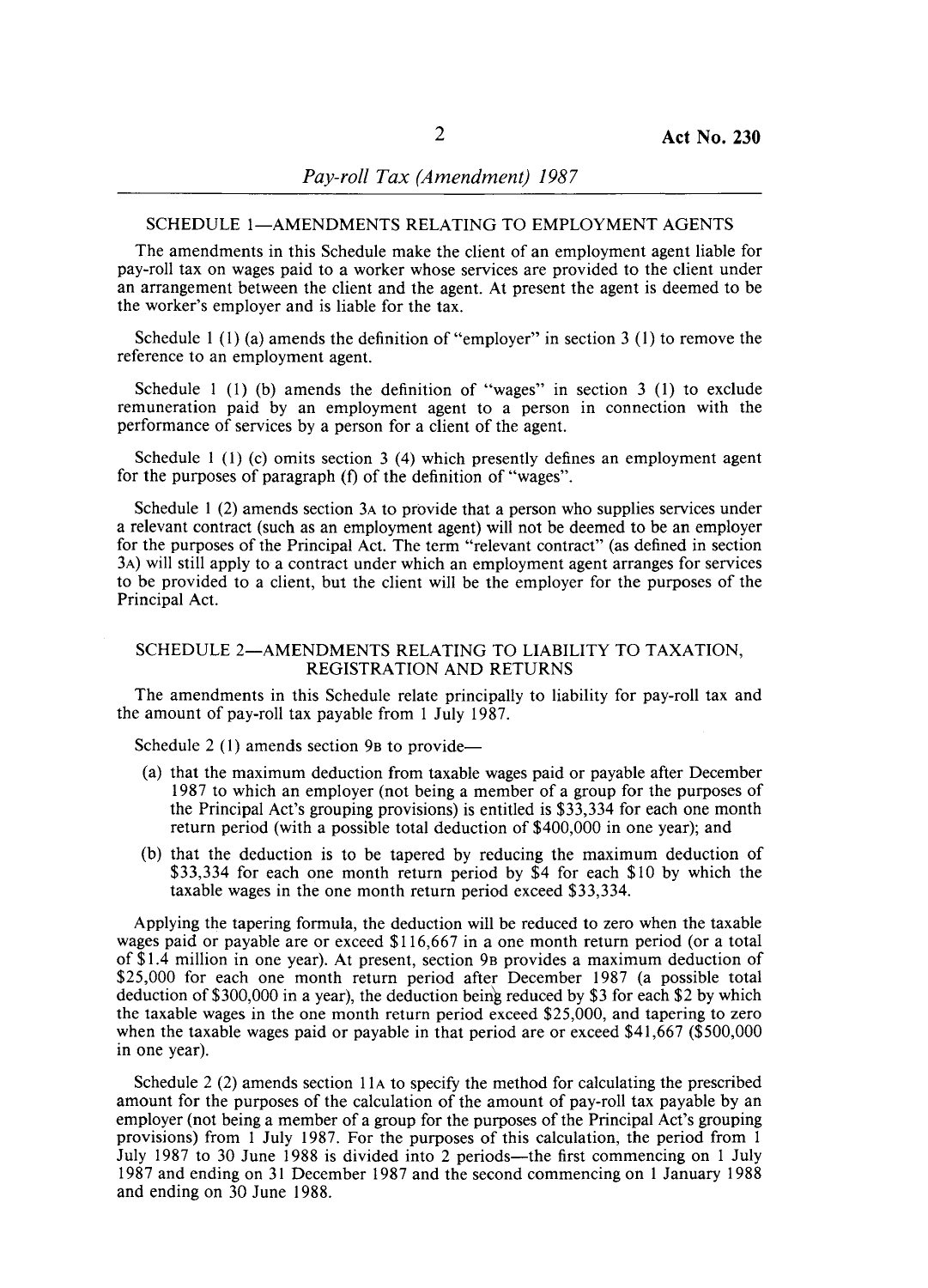Schedule 2 (3) amends section 12 so that an employer who has not already registered under the Principal Act will only be required to do so if the employer pays or is liable to pay, or the members of a group of which the employer is a member together payor are liable to pay, wholly or partly taxable wages of more than \$7,693 per week during a month. At present the figure is \$5,769.

Schedule 2 (4) amends section 16J to specify the method for calculating the prescribed amount for the purposes of the calculation of the amount of pay-roll tax payable by the members of a group of employers from 1 July 1987. As in section 11A (as amended by the proposed Act), the period from 1 July 1987 to 30 June 1988 is divided into 2 periods for the purposes of the calculation.

### SCHEDULE 3-AMENDMENTS RELATING TO SUPPLEMENTARY PAY-ROLL TAX

The amendments in this Schedule relate principally to liability for supplementary payroll tax and the amount of supplementary pay-roll tax payable from 1 July 1987. All the amendments in this Schedule are to clauses in Schedule 1 to the Principal Act.

Schedule 3 (1) substitutes the present definition of "financial year" in clause 1. In Schedule 1 of the Principal Act, "financial year" will mean the financial year commencing on 1 July 1987 or any subsequent financial year commencing on 1 July.

Schedule 3 (2) amends clause 2 to provide that an employer or each member of a group of employers will only have to lodge a supplementary return-

- (a) within 7 days of the close of a month (other than June) if the wages paid or payable by the employer, or the total wages paid or payable by the members, during that month are or exceed \$116,667;
- (b) by 21 July 1988 if the wages paid or payable during the first half of the financial year commencing on 1 July 1987 are or exceed \$500,000;
- (c) by 21 July 1988 if the wages paid or payable during the second half of the financial year commencing on 1 July 1987 are or exceed \$700,000; and
- (d) within 21 days of the end of any financial year after 30 June 1988, if the wages paid or payable during the particular financial year are or exceed \$1,400,000.

At present the amount in respect of which a supplementary return must be lodged within 7 days of the close of a month is \$83,334 or more and the amount in respect of which a supplementary return must be lodged within 21 days of the close of a financial year is \$1,000,000 or more.

Schedule 3  $(3)$  (a) amends clause 3  $(1)$  to increase the prescribed amount (which constitutes the maximum deduction from supplementary pay-roll tax) from \$834 to \$1,167.

Schedule 3 (3) (b) amends clause 3 (2) to increase the amount of the monthly pay-roll of an employer (not being a member of a group for the purposes of the Principal Act's grouping provisions), below which supplementary pay-roll tax is not payable, from \$83,334 to \$116,667.

Schedule 3 (3) (c) and (d) amend clause 3 (3) and (4) to provide that the tapered deduction from supplementary pay-roll tax is to be calculated by reducing the maximum deduction of \$1,167 for each one month return period-

(a) for the first half of the financial year commencing on 1 July 1987-by **\$1** for each \$10 by which the taxable wages in that month exceed \$83,334; and